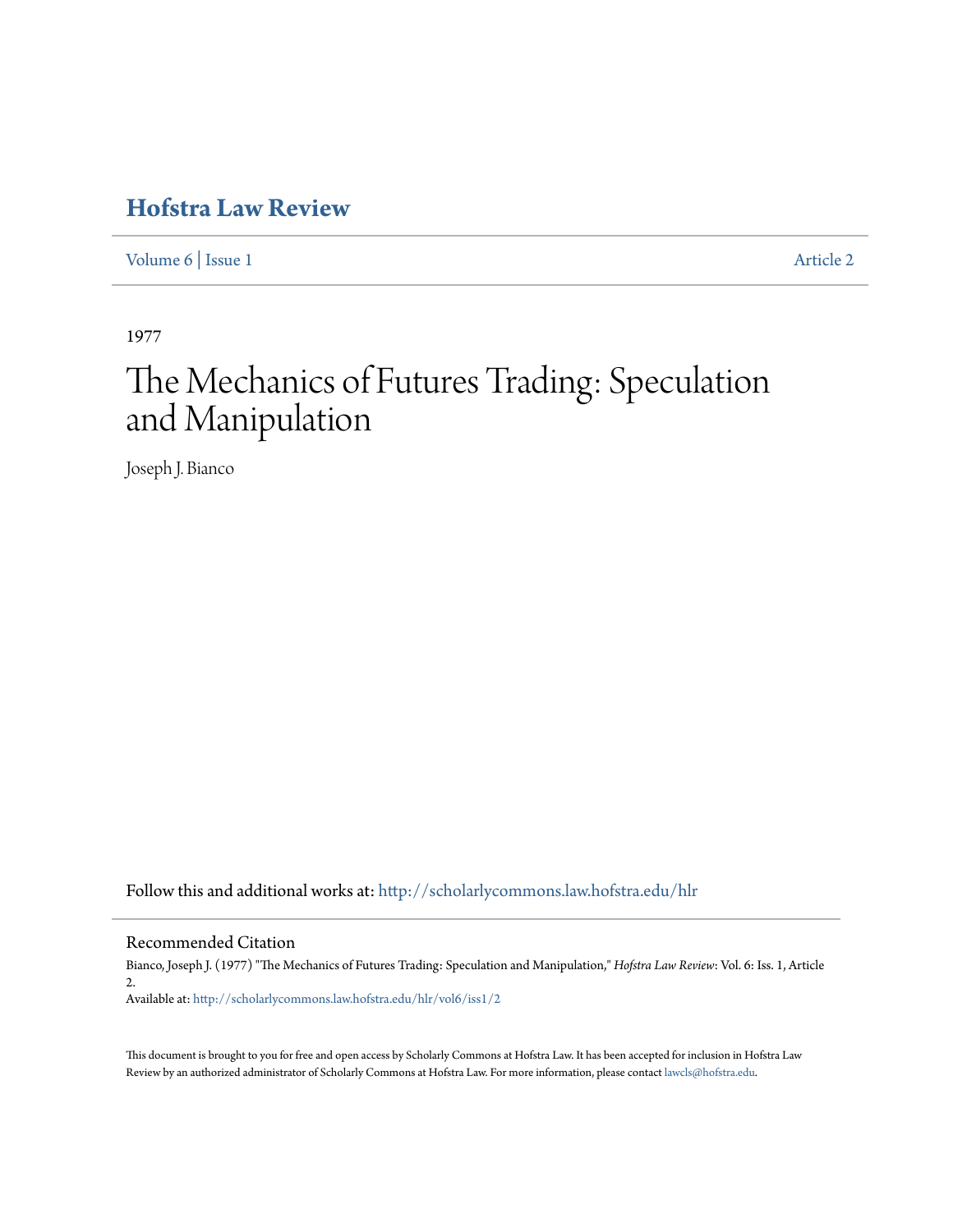### THE **MECHANICS** OF **FUTURES TRADING: SPECULATION AND MANIPULATION**

#### *Joseph J. Bianco\**

If the House of Representatives aptly characterized the futures markets as "volatile and esoteric,"1 it is the task of this Symposium generally, and this article in particular, to render the subject less esoteric. To understand the issues discussed in this Symposium, it is essential to understand the mechanics of futures markets in a contemporary context.

A "future" is common parlance for the standard vehicle of commodities trading, the contract for future delivery. A futures contract is a bilateral executory agreement which provides that the seller will deliver to the buyer a specified amount of a particular grade of a given commodity at a stated place and future time. 2 The futures contract developed to insulate farmers and food processors from the enormous seasonal and cyclical risks inherent in the production and distribution of perishable food products.<sup>3</sup> The establishment of exchanges in the nineteenth century mitigated the problems which developed as American agricultural production vastly expanded. Futures exchanges were a stabilizing force in the risky, unpredictable, and unstructured nineteenth century farm industry. Exchanges enabled the fragmented midcentury farm structure to evolve by 1900 into an efficient production and marketing system. $4$ 

From these roots emerged the erroneous but durable notion that futures trading is a purely agricultural phenomenon, a mere byproduct of the farming and marketing of food. Unfortunately, early federal regulation of commodities trading reflected this popu-

<sup>\*</sup> Assistant Professor of Law, Benjamin N. Cardozo School of Law, Yeshiva University. B.A., 1972, New York University; J.D., 1975, Yale University.

<sup>1.</sup> H.R. **REP.** No. 975, 93d Cong., 2d Sess. 1 (1974).

<sup>2.</sup> For a discussion of the terms of futures contracts, see T. **HIERONYMUS, ECONOMICS** OF **FUTURES** TRADING 36-40 (2d ed. 1977).

*<sup>3.</sup> General Guide,* COMM. **FUT.** L. **REP.** (CCH) 104 (1977).

<sup>4.</sup> For a discussion of the important role of commodities exchanges in the development of modem American agriculture, with international comparisons, see J. BAER & **0. SAXON,** COMMODITY EXCHANGES **AND FUTURES TRADING** 10-18 (1949).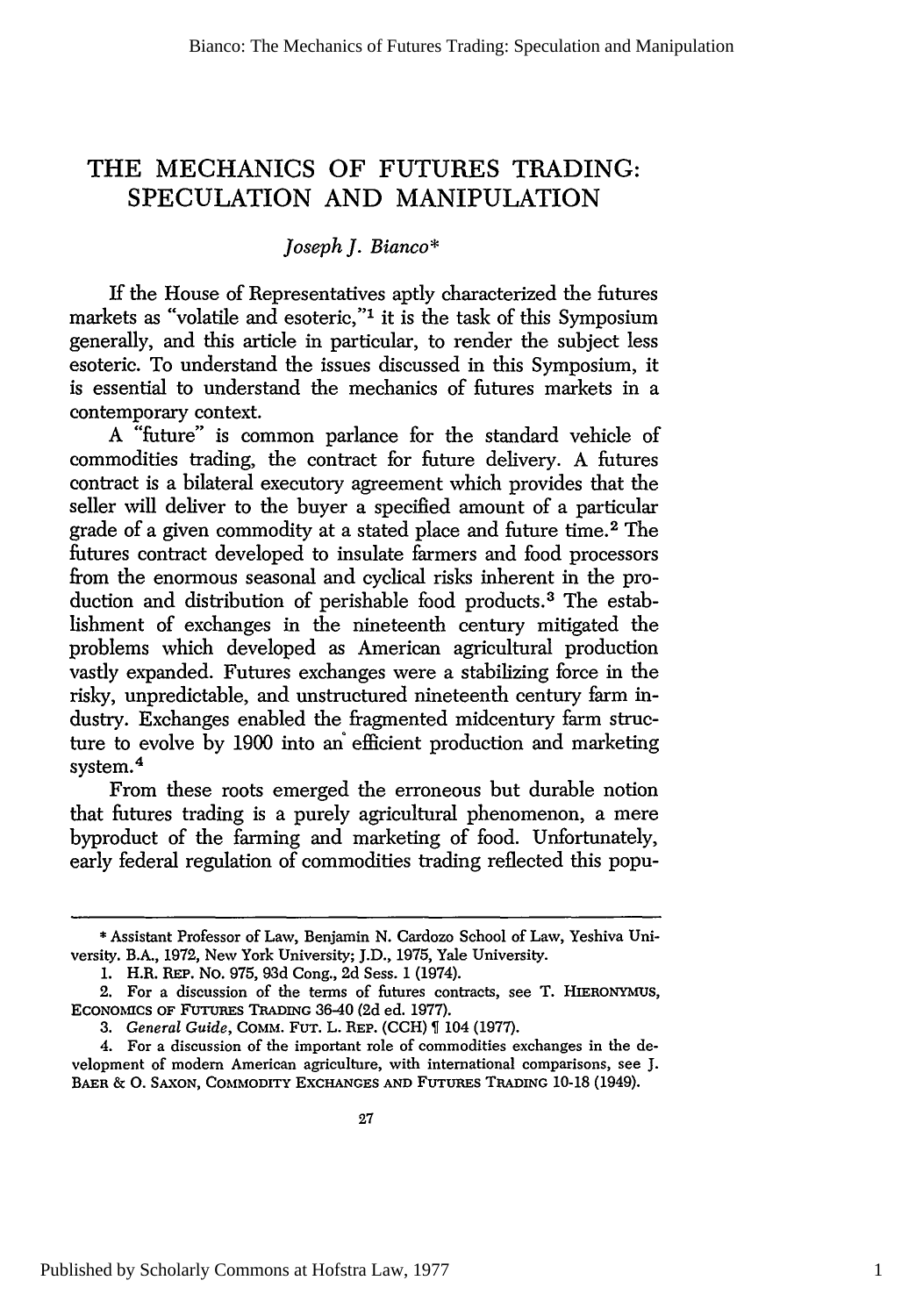lar misconception.<sup>5</sup> The forerunner of the Commodity Futures Trading Commission (CFTC)6 was the Commodity Exchange Authority (CEA).7 The CEA conducted its operations within the aegis and physical confines of the United States Department of Agriculture (USDA).8 It is generally believed that the CEA's location and its consequent outlook contributed markedly to its inability to control market abuses. 9 Because of its ineffectiveness, the CEA was abolished by the Commodity Futures Trading Commission Act of 1974 (the CFTC Act).10

Passage of the CFTC Act may indicate congressional acceptance of the notion that commodity futures are not agricultural items; however, as Commissioner Rainbolt notes, futures are still primarily regarded as ancillary to the marketing of agricultural products.<sup>11</sup> In light of the history of federal regulation, this misconception is understandable. It is, however, intolerable. Futures are not commodities; commodities are not futures. An analysis of this seemingly facile distinction can aid in comprehending not only the true nature of the markets, but the proper goals of CFIC regulation as well.

"Commodities" are physical products. Many commodities underlying futures are agricultural; many are not.<sup>12</sup> However, every commodity differs fundamentally from a similarly denominated future. For example, while a simple cash transaction in wheat is unquestionably an agricultural event, trading wheat futures in an open outcry auction market requires a level of sophistication that greatly exceeds that required for cash trading. The relationship between the cash market and the futures market is complex and sub-

10. Pub. L. No. 93-463, § 101(a), 88 Stat. 1389 (amending 7 U.S.C. § 2 (1970)).

11. *See* Rainbolt, *supra* note 5, at 8.

12. Futures contracts for 39 different commodities were traded during August **1977. FUTURES INDUSTRY ASSOCIATION** INC., **BULL.** No. **2886, FUTURES** CONTRACTS TRADED **AUGUST** 1977 (1977). Approximately half the commodities were agricultural. *See id.*

<sup>5.</sup> For a history of federal regulation of futures trading, see Rainbolt, *Regulating the Grain Gambler and His Successors,* 6 HOFSTRA L. REv. 1 (1977).

<sup>6.</sup> The Commodity Futures Trading Commission (CFTC) was created by the Commodity Futures Trading Commission Act of 1974, Pub. L. No. 93-463, **j** 101(a), 88 Stat. 1389 (codified at 7 U.S.C. **§** 4a (Supp. V 1975)).

<sup>7.</sup> The Commodity Exchange Authority (CEA) was the administrative arm of the Commodity Exchange Commission. The Commission was created by the Commodity Exchange Act, ch. 545, § 3, 49 Stat. 1491 (1936) (repealed 1974).

<sup>8.</sup> T. **HIERONYMUS,** *supra* note 2, at 314.

*<sup>9.</sup> See* H.R. **REP.** No. 975, 93d Cong., 2d Sess. 42-44 (1974); Note, *The Role of the Commodity Futures Trading Commission Under the Commodity Futures Trading Commission Act of 1974,* 73 MICH. L. REv. 710, 717-18 (1975).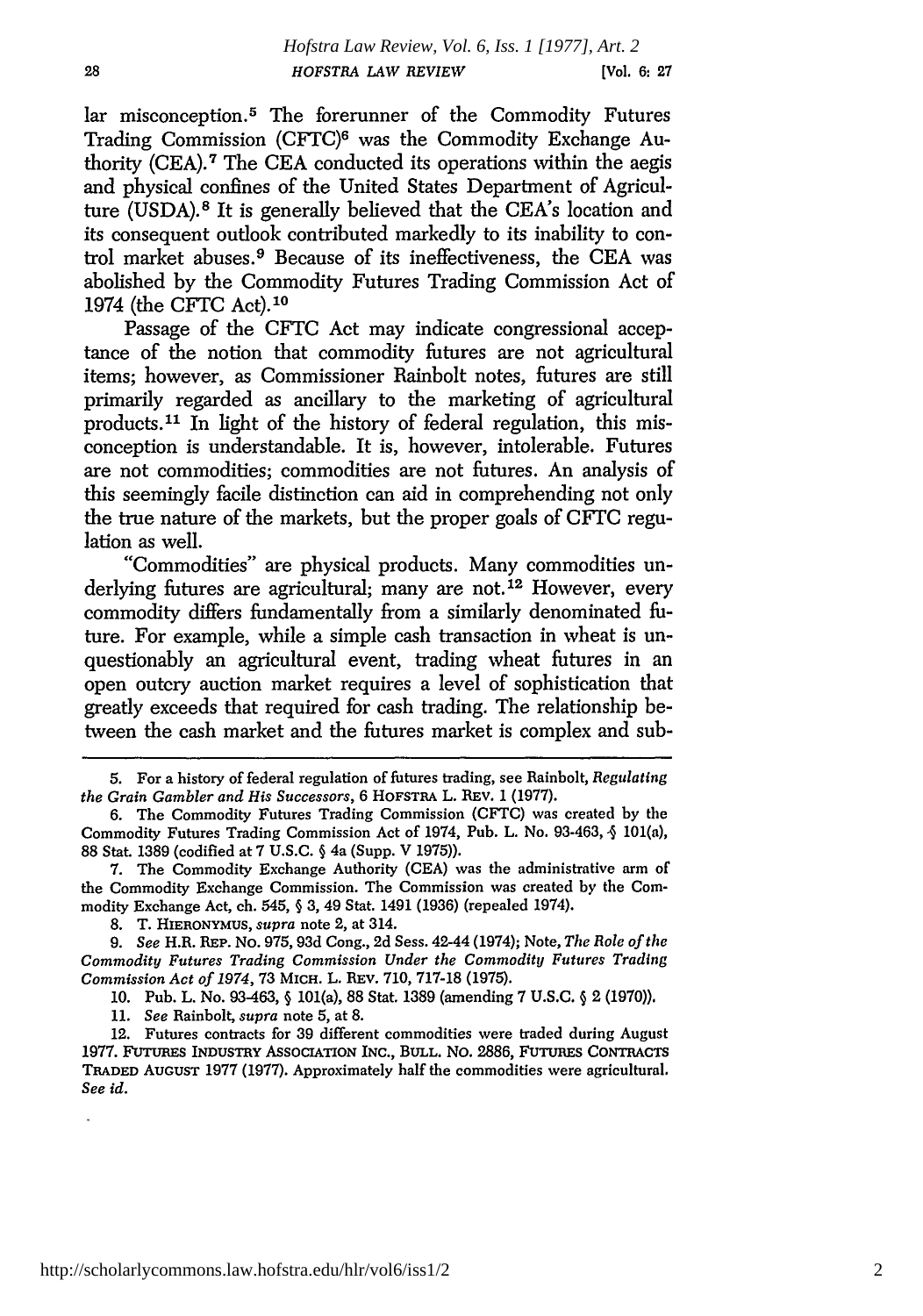tle. There is only an indirect price relationship between the two.<sup>13</sup> Cash price reflects supply and demand at a particular time and place, but futures price reflects anticipation of supply and demand across time and regardless of place. Although futures price approaches "spot" price<sup>14</sup> as the contract expiration date approaches, futures contracts frequently go off the board at a price that differs substantially from the corresponding cash price. **15**

The reasons for this discrepancy between cash price and futures expiration price are complex. Fundamentally, it is not a function of futures markets to provide a source of supply for the commodity itself.<sup>16</sup> Thus, physical delivery and receipt of a commodity take place on fewer than one percent of outstanding futures contracts. **17**

Although cash commodity transactions in agricultural items might logically be regulated by an arm of the USDA, futures are more appropriately regulated by an agency with market experience and broader perspective. Futures regulation by the USDA is analogous to the regulation of "transportation" securities by the Interstate Commerce Commission. While the Interstate Commerce Commission was established to deal with the everyday functions of transportation businesses, that Commission could not deal effectively with the trading of equity securities. Commodity futures markets are often miscast as forums for the exchange of tangibles. Insofar as they are intangibles and insofar as their prices are sub-

15. A reading of the commodities page of *The Wall Street Journal* will demonstrate the differences between cash prices and prices of futures which are about to expire. *Compare* Wall St. J., Oct. **31,** 1977, at 6, col. 4 (lumber spot price) *with id.* at col. 5 (lumber futures price).

16. T. **HIERONYMUS,** *supra* note 2, at 204.

17. *Id.* at 41. There are two alternative methods of legally extinguishing a futures contract once it has been purchased or sold through an exchange. *Id.* The more common method of liquidation is to offset the original trade by taking an opposite position in the same market sometime before the contract expiration date. *Id.* at 42. On rare occasions, a speculator or hedger will fulfill his contractual obligation by effecting physical delivery of the commodity. *Id.* at 41. Formerly, futures contracts in which neither party ever intended to make any physical transfer, and in which both parties intended at the time of contracting that the contract was to be settled by payment only of differences in price, were regarded as gambling and voided as contrary to public policy. *See,* e.g., Peto v. Howell, 101 F.2d 353, 362 (7th Cir. 1938). This notion evidences a basic misunderstanding of the markets, and contributes to the suspicion that often surrounds futures speculation.

**19771**

<sup>13.</sup> For a discussion of this relationship, see Telser, *Futures Trading and the Storage of Cotton and Wheat,* 66 **J. POLITICAL ECON.** 233 (1958).

<sup>14. &</sup>quot;Spot" price is "[t]he price at which the physical commodity is selling." S. REP. No. 1131, 93d Cong., 2d Sess. app. IX, *reprinted in* [1974] U.S. **CODE CONG.** & **AD.** NEWS 5843, 5894.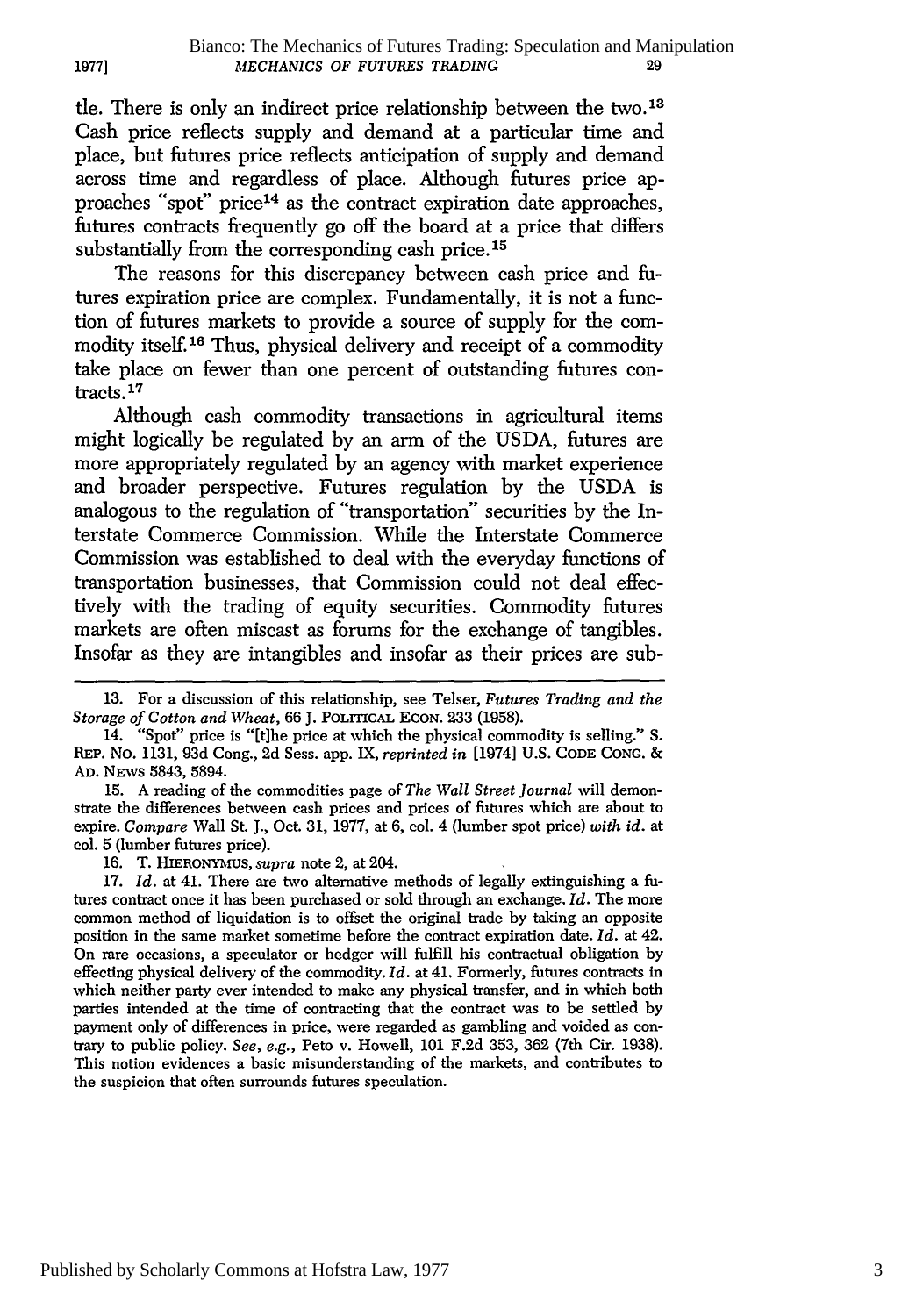ject to the peculiar vagaries of crop forecasts, consumption estimates, and meteorological forecasts, futures contracts should be regulated in the same manner as corporate securities,18 whose prices are determined by the equally uncertain predictions of book value and earnings. Securities are to their underlying corporations as futures are to their underlying commodities. Trading the rights to an item on an organized exchange is distinguishable from trading the item. Because farm futures markets are intimately concerned with agriculture, agricultural interests should have easy access to any futures regulatory body. However, futures trading must be perceived as unique and must be regulated by its own administrative system.

Notwithstanding the CFTC's informed approach to defining and regulating the markets, the popular perception of futures as primarily agricultural is highly dysfunctional. Perhaps the gravest consequence is that this mistaken notion limits the markets' utility to the general public, which constitutes the vast majority of potential traders. 19 One of the most prominent scandals that precipitated passage of the CFTC Act involved the fraudulent marketing of putative "commodities options."20 These agricultural and nonagricultural options were sold not to hedgers, but to great numbers of average speculators<sup>21</sup> who sought an alternative vehicle for use of risk capital in light of the depressed condition of the securities markets. CFTC encouragement of greater public participation in futures markets would benefit all who use the market, dispelling the notion that only farmers trade in futures.

#### SPECULATION: BEARING THE **RISKS**

The true role of the speculator has also been woefully misunderstood. Commissioner Rainbolt aptly indicates that many provi-

<sup>18.</sup> The author recommends the discontinuance of the mistaken practice of treating option trades in unregulated commodities as sales of securities. For a discussion of this practice, see Borton & Abrahams, *Options on Commodity Futures Contracts as Securities in California,* 29 Bus. LAw. 867 (1974); Selvers, *Investment Contracts: Expanding Effective Securities Regulation,* 48 **ST.** JOHN'S L. REV. **525,** 539-44 (1974).

<sup>19.</sup> In 1973, only an estimated 300,000 to 500,000 individuals traded futures. It was estimated that this figure would rise to approximately 5,000,000 by 1980. Few new traders were expected to be professionals. Barron's, May 28, 1973, at 11, col. **1.**

<sup>20.</sup> *See* Rainbolt, *supra* note **5,** at 14. The options involved in the scandal were "naked." Options are naked "where the contract supposedly secured by the option premium was never purchased or margined for future purchase." H.R. REP. No. 975, 93d Cong., 2d Sess. 48 (1974).

<sup>21.</sup> Wall St. J., Feb. 21, 1973, at 1, col. 1.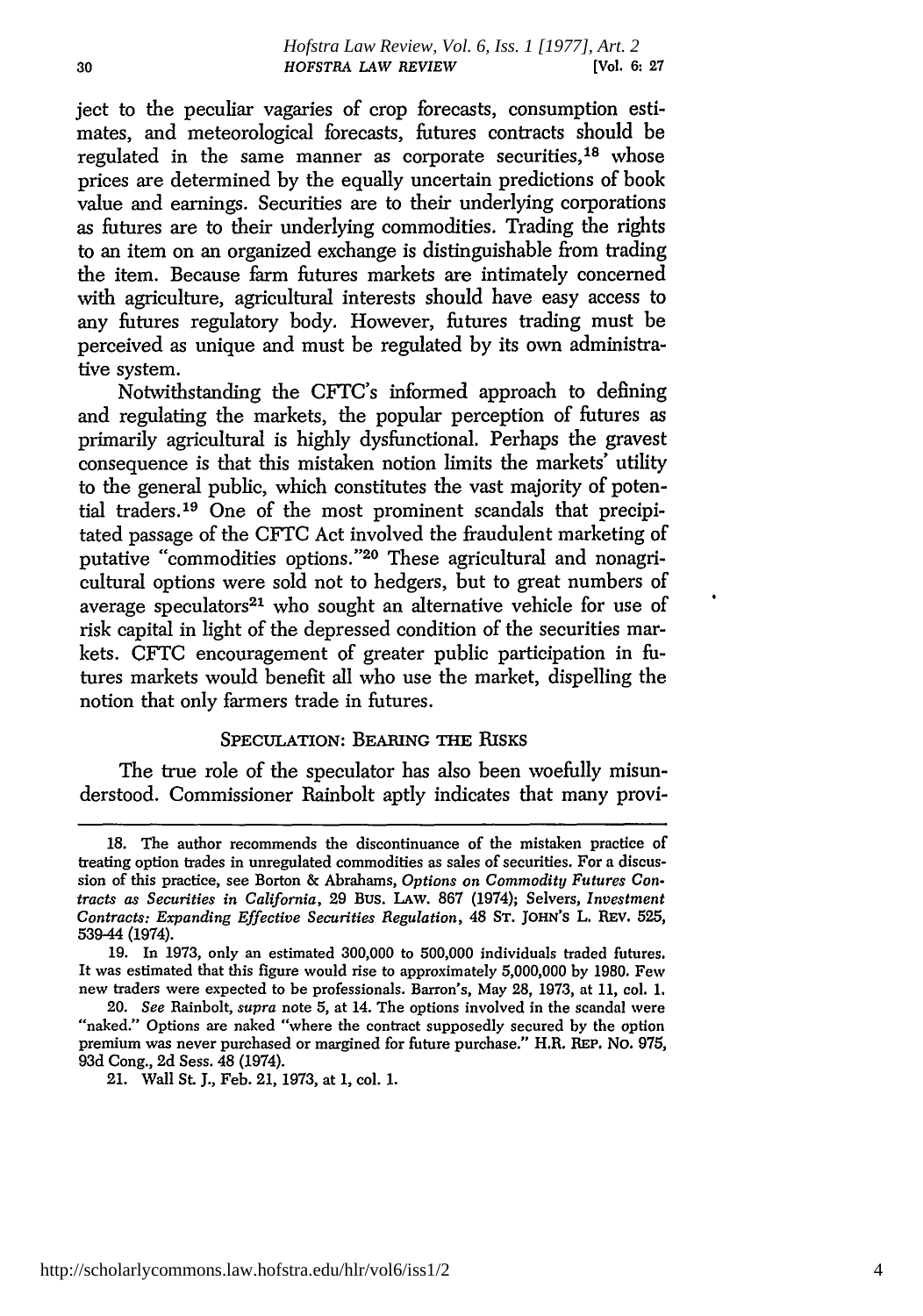sions of the current law are legacies of the groundless polemics directed at speculators by architects of the 1936 futures legislation.<sup>22</sup> As recently as 1973, remarks such as these by Senator George McGovern were not uncommon:

The people's interest in commodity trading transcends the orderly functioning of those markets and the prevention of outright fraud. For every time a speculator turns an unreasonable profit by trading futures, the housewife and the consumer pay the price. And since it is the speculator, not the producer, who receives the windfall profit, the higher wholesale and retail prices do not act as a stimulant to production.<sup>23</sup>

Thus, the speculator is frequently viewed as a-sinister character. The meaning of "unreasonable profit" is abstruse because, from the standpoint of the dealer with no interest in the underlying commodity itself, futures trading is a purely speculative medium; the speculator must stand to make substantial profits to justify the risk of substantial loss. One cannot invest in futures as he might invest in securities. 24 Theoretically, a trader could hold a long or short futures position for approximately eighteen months, the longest life of currently available futures contracts. As a practical matter, however, traders rarely hold a position for more than one or two months. Traders without an interest in the underlying commodity can reap substantial profit or, more probably, bear substantial  $loss^{25}$  in a few minutes.<sup>26</sup> If it can be said that profit is "unreasonable" only where it results from illegally distorted prices, then it should follow that the speculator's profits are not unreasonable but are rather a necessary inducement to his participation in the market.<sup>27</sup> A noted economist in this field, familiar with the realities of futures trading, recognized the utility-even the neces-

**1977]**

Published by Scholarly Commons at Hofstra Law, 1977

<sup>22.</sup> Rainbolt, supra note 5, at 8.

<sup>23. [1973]</sup> **SEc. REG.** & L. **REP. (BNA)** A-14 **(1973).**

<sup>24.</sup> See S. ANGRIST, SENSIBLE SPECULATION IN COMMODITIES 14 (1972).

<sup>25.</sup> Feduniak, *Commodity Futures: Still in Season,* FINANCIAL WORLD, October 15, 1977, at 49; *Chicago's Booming Commodity Markets: Hotter than Wall Street,* U.S. NEWS & WORLD REP., June 13, 1977, at 81.

<sup>26.</sup> For a thorough discussion of profit and loss potential, see S. KROLL **&** I. SHISHKO, THE COMMODITY FUTURES MARKET GUIDE 77-88 (1973).

<sup>27.</sup> President Roosevelt stated: "It is my belief that exchanges for dealing in securities and commodities are necessary and of definite value to our commercial and agricultural life. Nevertheless, it should be our national policy to restrict, as far as possible, the use of these exchanges for purely speculative operations." 78 CoNG. **REc.** 2264 (1934) (addressing Congress concerning Securities Exchange Act of 1934), *quoted in* H.R. REP. No. 975, 93d Cong., 2d Sess. III (1974).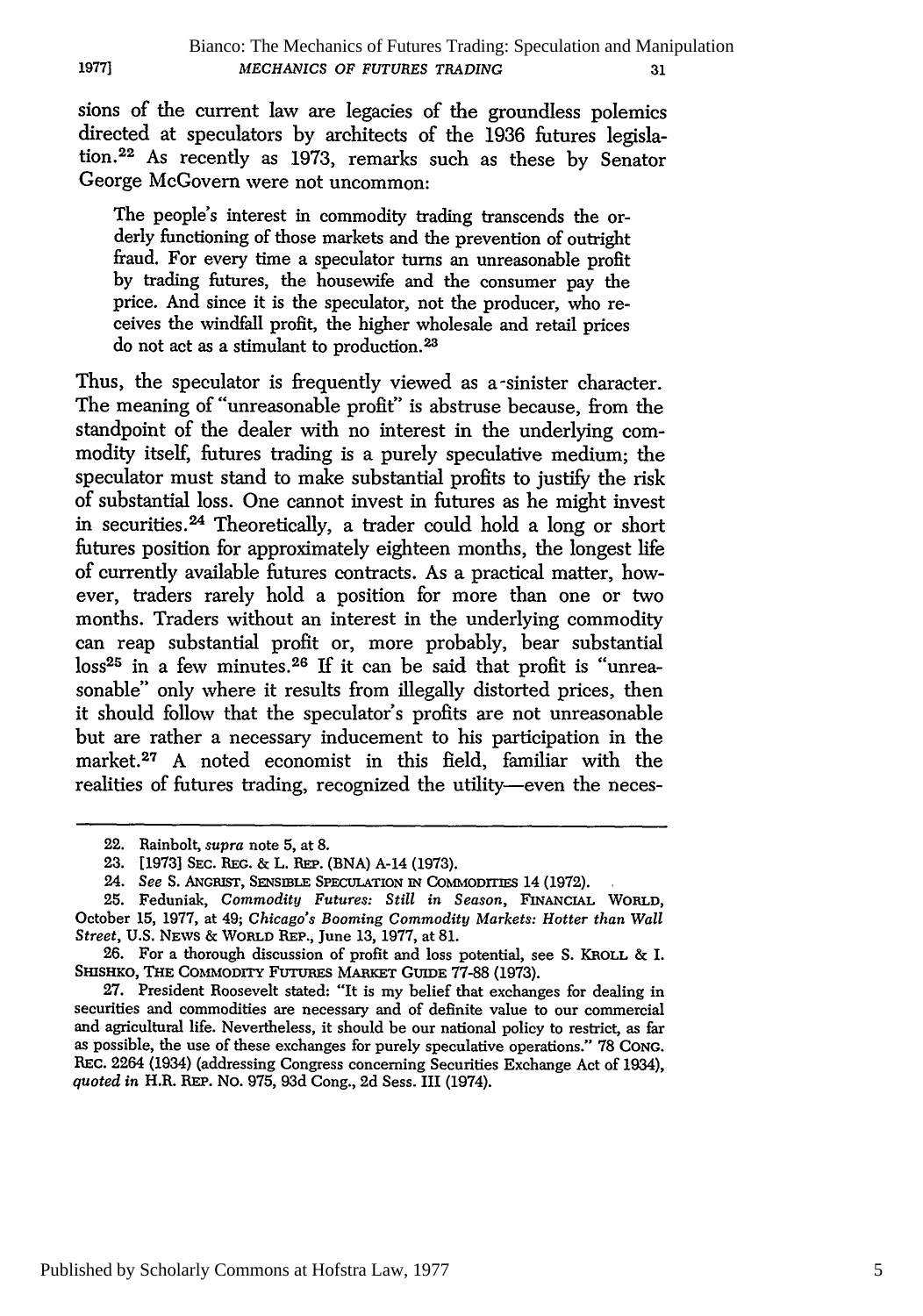sity-of the speculator's participation in futures markets: "In every futures transaction, the speculator incurs the duties and acquires the rights of a holder of property and thus is an integral part of commerce. Whether the impact of his activities is 'good' or 'bad' is neither here nor there-they are inevitable and necessary."28

To understand the role of the commodities speculator.<sup>29</sup> it is essential to understand his risk-bearing function. While the market performs an insurance function for hedgers, 30 market participation is dissimilar to insurance. Insurance eliminates risk by spreading it among many similarly situated participants. On the other hand, futures markets merely transfer risk from hedgers, who wish to avoid it, to speculators, who are willing to bear it and can presumably afford it.

The speculator must bear not only the usual risks inherent in investing, but the additional risks which arise out of certain practices peculiar to commodity futures trading, such as price limits. Although a futures exchange is theoretically a perfect supply and demand marketplace, <sup>31</sup> in practice it is not, even without intentional, illegal price distortion. Exchange price limits are an important source of market imperfection. Price limits mandate that the price of a given futures contract cannot move more than a prescribed amount from the previous day's closing price.<sup>32</sup> Should the price rise or fall that prescribed amount on the opening call, the exchange will halt trading in that contract. Cessation in trading occurs frequently and can last from a few minutes to several days. <sup>33</sup> An example may clarify the operation of limits. Assume trading in January silver closes Monday at \$4.50 per ounce. On Monday evening, some apocalyptically bearish news is released concerning the price of silver. On Tuesday morning, the price of January silver is likely to open at \$4.30, down a representative  $20¢$  limit. There might be a trade or two at that price, but more likely there will be no trades and only an "ask" price of \$4.30. If, during trading, there

**<sup>28.</sup>** T. **HIERONYMUS,** supra note 2, at 140.

<sup>29.</sup> A speculator is *"[o]ne* who voluntarily accepts the risks associated with the ownership of a commodity and relies on a price change in the commodity to produce a profit, or risk premium, for his efforts." S. *ANGRIST,* supra note 24, at 205.

<sup>30.</sup> A hedge is "[a] commitment in the futures market which is established to offset a cash commodity position." *Id.* at 201.

<sup>31.</sup> T. HIERONYMUS, supra note 2, at 98.

<sup>32.</sup> *Id.* at 38; **S.** KROLL & I. SHISHKO, supra note 26, at 11.

**<sup>33.</sup>** In February 1973, soybean futures trading was halted for several days. N.Y. Times, Feb. 27, 1973, at 47, col. 1.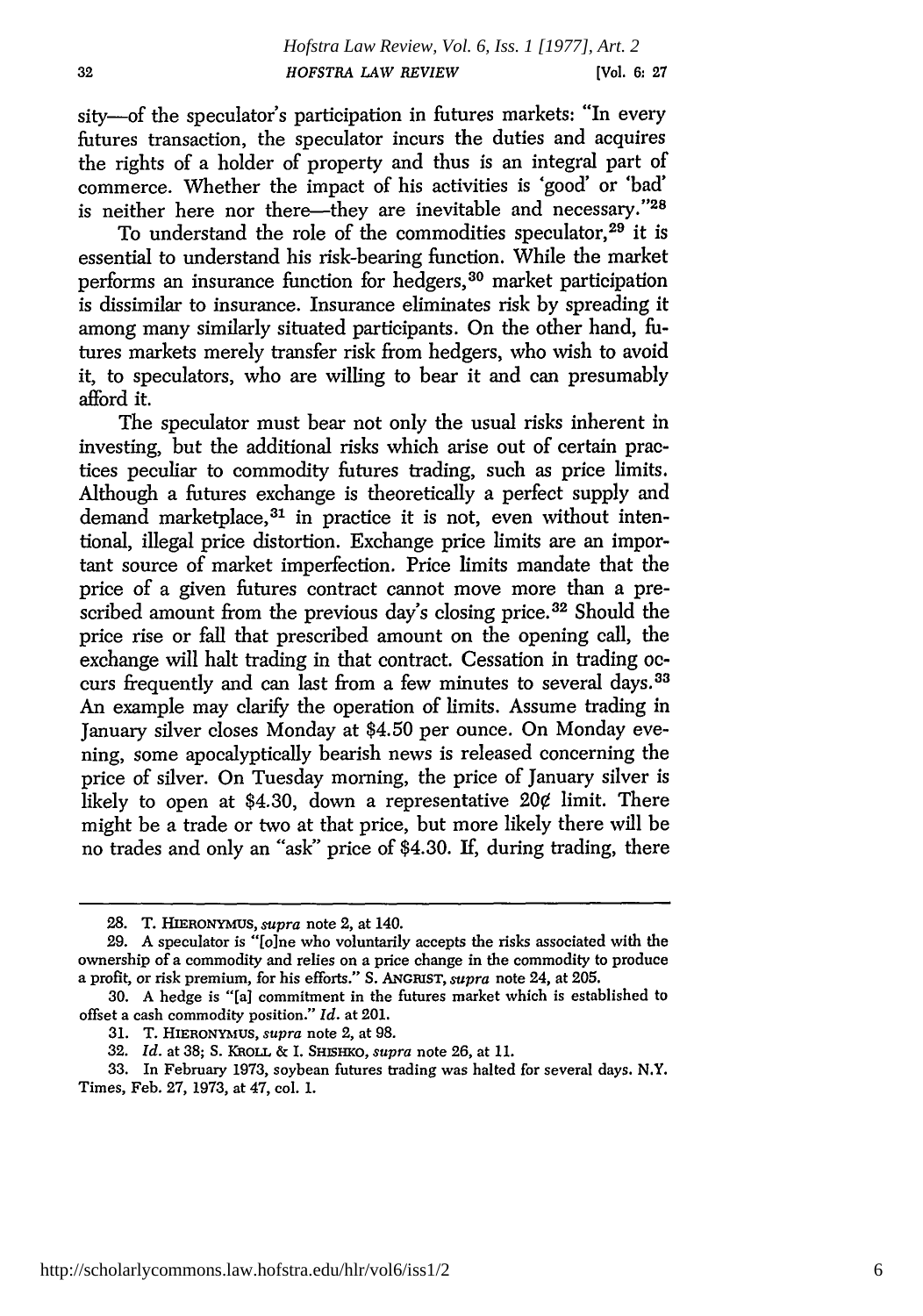is no mitigation of the bad news, there will be no trading in January silver that day. Outstanding longs will be unable to sell because there are no willing buyers at \$4.30. On Wednesday morning, if there is still no good news, January silver will open at an ask price of \$4.10. On Thursday, it will open at an ask price of \$3.90, and so on, until there is some good news or until the price falls enough to balance demand with supply.

**1977l**

If trader *A* had bought one 5000 ounce contract of January silver at Monday's closing price of \$4.50, he would have put up the established minimum margin of \$2500, for which he would have owned \$22,500 in silver. At Tuesday's opening, A's silver would be worth only \$21,500. *A* would have lost \$1000, forty percent of risked capital. This loss would have occurred even if *A* had been circumspect enough to enter a protective stop-loss order at \$4.40, because trading was not continuous between \$4.50 and \$4.30. In fact, there may have been no trades at all between those levels.

If *A* had put up no more than the minimum margin requirement of \$2500, he would get a \$1000 margin call Tuesday morning. At Wednesday's opening, a January silver contract would be worth only \$20,500. Then *A's* loss would be \$2000, eighty percent of margin. In this hypothetical situation, *A* could never have liquidated his position, even if he had entered a market order to sell every morning, because *no trading was taking place.* A sell order would not and could not be executed. Becoming "trapped" by successive "limit-down" days is quite common. Obviously, if *A* had been short instead of long, he would have reaped windfall profits.

Since this hypothetical exchange's prescribed limit on silver is 20¢ either way, a day's trading range can be as much as  $40¢ - 20¢$ up, then 20¢ down from previous close, or vice versa. Assume that last Friday's close had been \$4.30. By Monday afternoon, January silver was "limit-up" to \$4.50. If trader *A* then bought before the close at \$4.50, and the apocalyptic news had hit the trading floor after *A's* purchase but before close, then late Monday afternoon, January silver would go "limit-down" to \$4.10 per ounce. *A* would have lost eighty percent of his capital in one afternoon or, more likely, in an even shorter time. *A* never had a chance to liquidate. Although this is an extreme example, similar situations occur frequently in futures markets.

#### THE TREATMENT OF FUTURES AS **SECURITIES**

Both speculator and hedger can trade only through an exchange or "contract market." A futures exchange is a nonprofit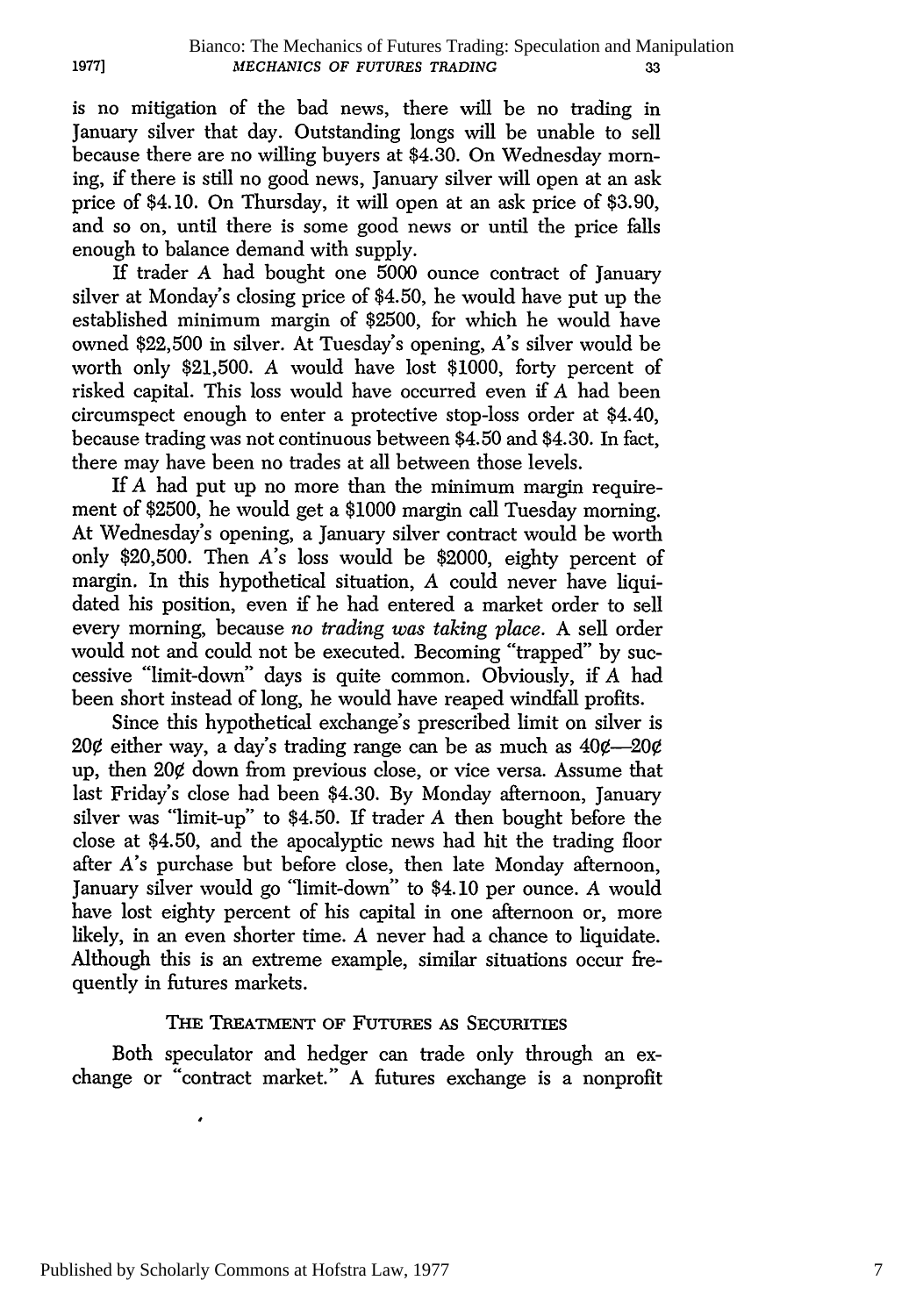membership organization which does not buy or sell futures or set futures prices.<sup>34</sup> Exchanges draft and enforce many trading regulations, such as the quality standards for each commodity, the specifications and verbiage of each contract, and the guarantee mechanisms for buyers and sellers. Exchanges also set margin requirements which, with great variation, are currently about ten percent of a given contract value. Futures exchanges perform functions analogous to those performed by securities exchanges. This partially accounts for the inaccurate but not uncommon notion that the two are intrinsically similar.

It is relatively easy to distinguish between futures markets and securities markets. As a practical matter, futures trading is a zerosum game, that is, one man's profits are another man's losses. If trader B buys a contract of December silver at \$4.00, and sells at \$4.50, that **50¢** profit derives from the 50¢ loss on the part of the holder of the short side of that same contract. Thus, in a bullish futures market, there are as many losers as winners, while in a bullish securities market, all participants can make money. This result is partially attributable to the complexity and great risks inherent in selling short in a securities market. But, in futures markets, short-selling is commonplace and no more risky than any other position.<sup>35</sup>

Despite the significant distinctions, the superficial similarity between the two markets may have partially accounted for the application of securities law concepts to futures markets. Nonetheless, the conventional purchase and sale of commodity futures has been held authoritatively not to constitute a securities transaction.<sup>36</sup> Unconventional vehicles related to futures trading, however, such as futures options, discretionary futures accounts, warehouse receipts, and similar items<sup>37</sup> have been held to fall

<sup>34.</sup> For a discussion of exchange functions, see T. HIERONYMUS, supra note 2, at 13-14.

<sup>35.</sup> Short-selling of stock is more risky than the average securities purchase because in short-selling there is no limit to potential loss. In ordinary securities purchases, loss is limited to purchase monies. In futures markets, short-selling is natural and necessary to any purchase.

<sup>36.</sup> *See* Schwartz v. Bache & Co., 340 F. Supp. 995 (S.D. Iowa 1972); Sinva, Inc. v. Merrill, Lynch, Pierce, Fenner & Smith, Inc., 253 F. Supp. 359 (S.D.N.Y. 1966). *See also* **SEC** v. Continental Commodities Corp., 497 F.2d 516, 520 n.9 (5th Cir. 1974).

<sup>37.</sup> For a discussion of these unconventional vehicles, see Hodes & Dreyfus, *Discretionary Trading Accounts in Commodities Futures-Are They Securities?,* **30** Bus. LAW. 99 (1974); Selvers, *supra* note 18.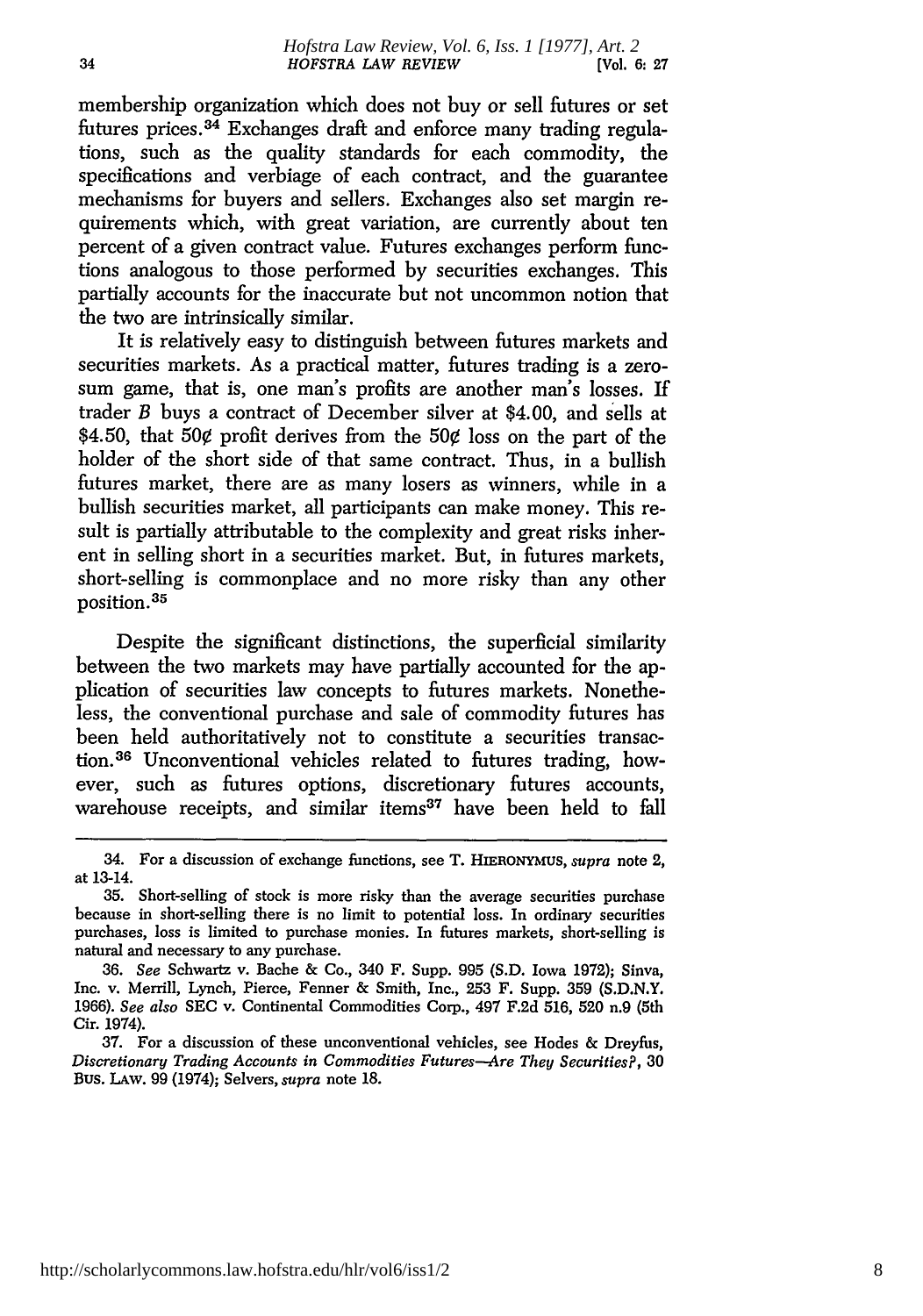within the purview of the Securities Act of **193338** and the Securities Exchange Act of 1934. 39 After the effective date of the CFTC Act, the Commission made clear its intent to exercise its exclusive jurisdiction in these matters, particularly with respect to options. 40 Misconceptions concerning the true role of the speculator and the nature and functions of futures, and confusion between securities and futures markets have contributed significantly to certain of today's regulatory problems. There has been similar confusion in defining manipulation as it operates in the futures market, particularly with regard to the vital distinction between speculation and manipulation.

#### **MANIPULATION: MANAGING THE** MARKET

Manipulation is another way true supply and demand are distorted. As Professor Hieronymus asserts, a workable definition of manipulation has traditionally eluded authorities. 41 But it is indubitably true, as the court noted in *Cargill, Inc. v. Hardin,42* that "the methods and techniques of manipulation are limited only by the ingenuity of man."43 Since the definition of manipulation has been left to judicial and administrative construction, major cases have produced several interesting differences of opinion concerning what constitutes manipulation.

In *General Foods Corp. v. Brannan,'4 <sup>4</sup>*the Seventh Circuit adopted the definition, articulated in the prosecution's brief, that manipulation is " 'the creation of an artificial price by planned action, whether by one man or a group of men.'  $445$  The case concerned a "corner"46 in rye and rye futures by General Foods and others, but the requirement of intent in the Government's defini-

39. 15 U.S.C. **§§** 78a to 78hh-1 (1970 & Supp. V 1975).

41. Hieronymus, *Manipulation in Commodity Futures Trading: Toward a Definition,* 6 HOFsTRA L. **REV.** 41, 43 (1977).

42. 452 F.2d 1154 (8th Cir. 1971), *cert. denied,* 406 U.S. 932 (1972).

- 44. 170 F.2d 220 (7th Cir. 1948).
- 45. *Id.* at 231.

19771

46. In a "comer," one trader holds a dominant position in both longs and shorts for a particular futures month, as well as a dominant position in deliverable cash supplies during the same period. J. BAER & **0.** SAXoN, *supra* note 4, at 82-83.

**<sup>38.</sup>** 15 U.S.C. **§§** 77a-77bbbb (1970 & Supp. V 1975).

<sup>40.</sup> *See* **SEC** v. Univest, Inc., 410 F. Supp. 1029 (N.D. Ill. 1976) (preempting SEC jurisdiction); CFTC Interpretative Letter No. 76-19, [1975-1977 Transfer Binder] COMM. FUT. L. REP. (CCH)  $\parallel$  20,213 (Sept. 29, 1976) (preemption of state regulation).

<sup>43.</sup> Id. at 1163.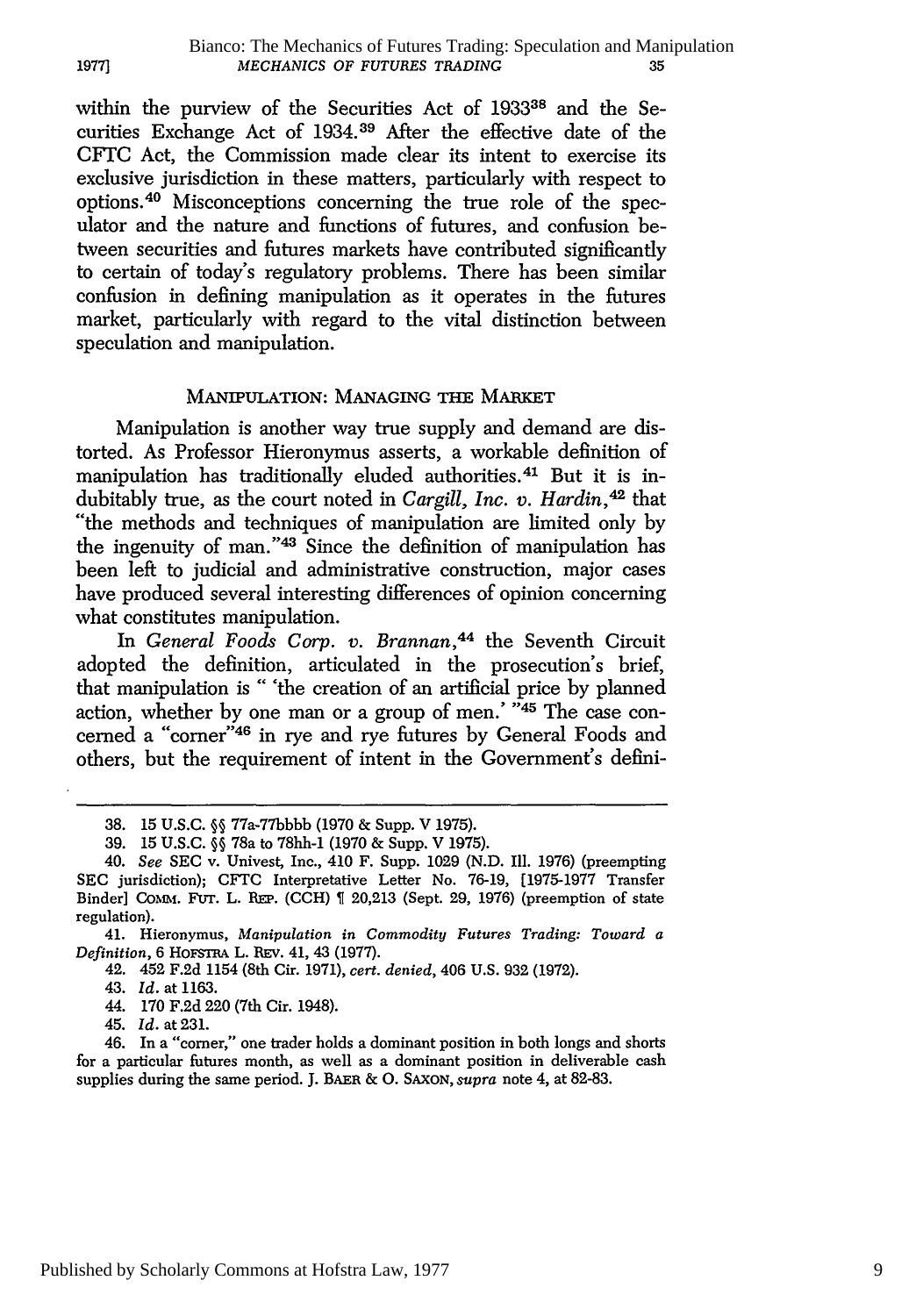tion caused the conviction below to be reversed. 47 The court noted that the CEA judicial officer had arbitrarily presumed consciously collusive activity, rather than finding facts to that effect.<sup>48</sup>

In *Volkart Brothers, Inc. v. Freeman*, <sup>49</sup> the Fifth Circuit held that a "squeeze" does not violate the Commodity Exchange Act unless it is intentional. The difference between a squeeze and corner is esoteric, but the *Volkart* court relied upon an excellent authority in concluding that "[a] squeeze is a relatively small corner, occurring in deliveries for some one month or some one grade. Some-or, in fact, most-squeezes are inevitable on both the physical and the exchange markets and are not the result of illegal manipulation."<sup>50</sup> In view of the facts, the court decided that the defendant's actions did not constitute manipulation. <sup>51</sup>

Under similar factual circumstances, the Eighth Circuit held in *Cargill* that Cargill had intentionally maneuvered a squeeze in the May 1963 wheat contract. 52 Although presented with little if any direct proof of intent in this case, the court nevertheless found the requisite intent in Cargill's market behavior.<sup>53</sup> The court also criticized the *Volkart* opinion as having no regard for economic realities. 54 The *Cargill* court may have been unaware of a circumstance which readily distinguishes *Cargill* from *Volkart.* In

49. 311 F.2d 52 (5th Cir. 1962).

51. Volkart Bros., Inc., v. Freeman, 311 F.2d 52, 59-60 (5th Cir. 1962). The court in *Volkart* reached this conclusion despite these traders' controlling long position on the exchanges, the insufficient supply of the commodity available to shorts for delivery, and the establishment of artificially high prices by the traders in liquidation of futures contracts. *See id.*

52. Cargill, Inc. v. Hardin, 452 F.2d 1154, 1172 (8th Cir. 1971), *cert. denied,* 406 U.S. 932 (1972). *See* 57 MINN. L. REv. 1243, 1243-44 (1973).

53. *See* Cargill, Inc. v. Hardin, 452 F.2d 1154, 1170-72 (8th Cir. 1971), *cert. denied,* 406 U.S. 932 (1972).

*54. See id.* at 1172-73. The court found that Cargill had had a dominant position in cash supplies, whereas in Volkart Bros., Inc. v. Freeman, 311 F.2d 52 (5th Cir. 1962), there was no question that the defendant corporation had negligible cash commitments. This distinction requires a consideration of the terms "corner," and "'squeeze." The question of which wheat supplies were available was also resolved against Cargill, which had argued that Kansas City wheat was available and therefore deliverable against Chicago futures contracts. This availability question is highly complex, focusing ultimately on the difference between cash and futures prices. *See* T. HIERONYMUS, *supra* note 2, at 152-66.

<sup>47.</sup> **170** F.2d 220, 231 (7th Cir. 1948).

<sup>48.</sup> *See id.* at 230-31.

<sup>50.</sup> *Id.* at 59 (quoting J. BAER & **0.** SAXON, *supra* note 4, at 82-83). *See also* Comment, *Manipulation of Commodity Futures Prices-The* Great Western *Case,* 21 **U.** Cmi. L. REV. 94 (1953); 73 YALE L.J. 171 (1963) (discussion of problems in defining manipulation).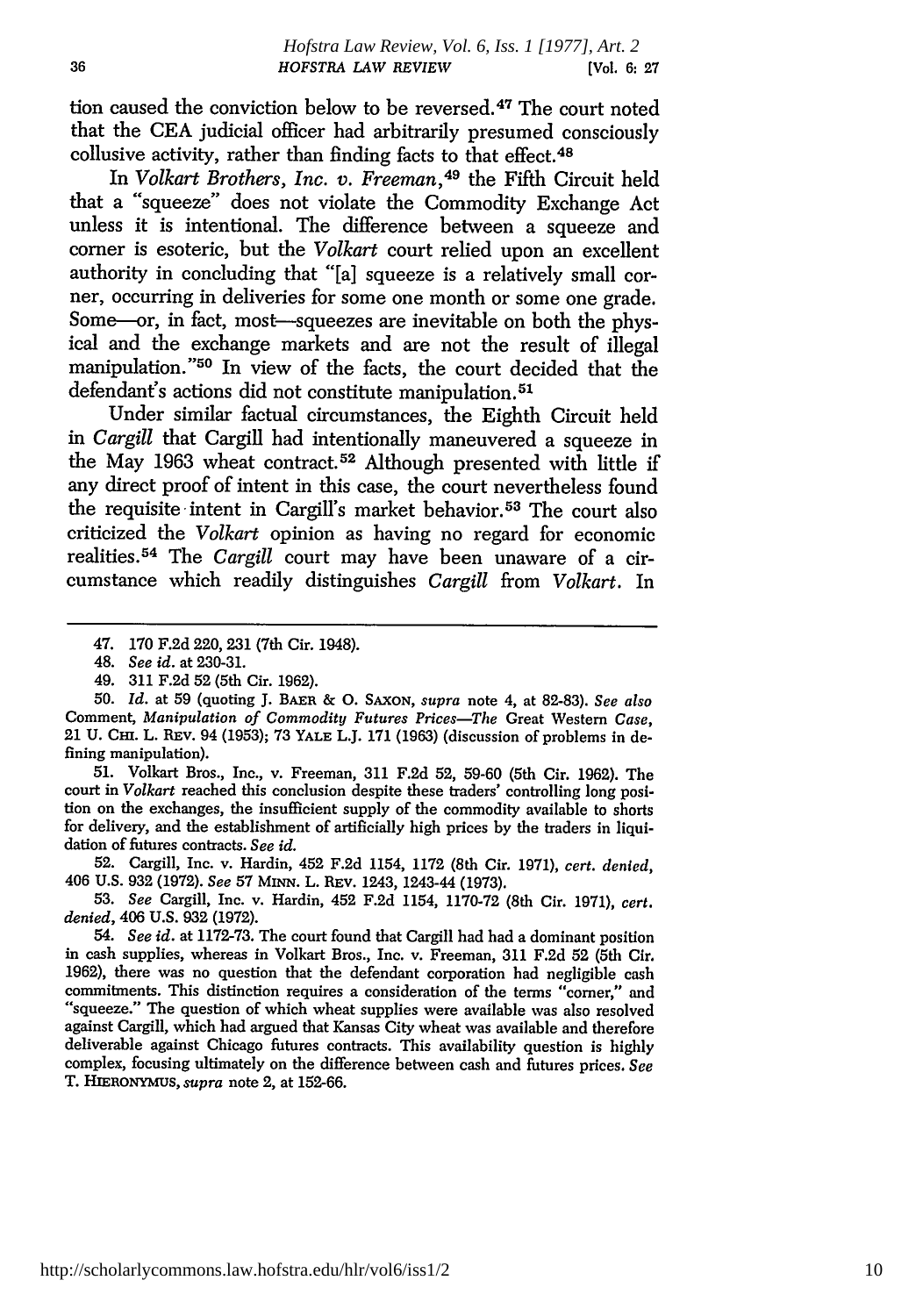*Cargill* defendant corporation had markedly greater control of both the long futures positions outstanding on the expiration date of the May contract and the available physical supplies of wheat in nearby cash markets. 55 It is unclear whether the court realized the importance of this distinction.

**1977]**

Despite the different facts in these two cases and the inconsistency of their rules, one element is common to all manipulation cases of this general type: The alleged manipulator could not accomplish his purpose unless he eventually had *some* position in the cash market. True speculators, with few if any exceptions, cannot be manipulators. 56 The type of manipulation at issue here is that of commodity price, not necessarily futures price. If we define the general type of malfeasance discussed above as cornering and squeezing manipulation, an examination of one recently alleged corner, the so-called "Maine potato scandal"<sup>57</sup> will support the notion that a true speculator, who never has any interest in the underlying commodity, virtually cannot corner or squeeze a market. If speculation does not seriously distort commodity prices, there is

56. T. HmERONYMUS, *supra* note 2, at 338, notes that market dominance by a large speculator should be avoided, and that there are certain extraordinary situations where the sheer size of a speculative position may have deleterious consequences. *See Breaking the Hunts' Grip on Soybeans,* Bus. WEEK, May 16, 1977, at 40-41, detailing a recent CFTC allegation which remains unresolved as of this writing. The CFTC here alleged manipulation by a family of traders which held more than seven times the speculative position limit in soybean futures. The allegation, which apparently did not reflect the industry view on the question, was made prior to any known cash dealings by the Hunts in soybeans. *Id.*

57. This scandal involved a massive default in delivery against the May 1976 potato futures contract on the New York Mercantile Exchange. In this, perhaps the largest manipulation ever attempted through a contract market, virtually no speculators were involved. *See How Jack Simplot, Other Big Traders, Waged a Potato War,* Wall St. J., June 1, 1976, at 1, col. 1.

Published by Scholarly Commons at Hofstra Law, 1977

<sup>55.</sup> Also relevant to manipulation cases is the method used **by** courts to measure market manipulation. Courts measure the theoretical differential against the actual differential between cash and futures prices. In *Cargill* the court accepted the four tests proposed by the Government to determine whether the futures price was artificial, thus evidencing manipulation. Cargill, Inc. v. Hardin, 452 F.2d 1154, 1167-70 (8th Cir. 1971), *cert. denied,* 406 U.S. 932 (1972). Three of these tests com- pared, from an historical perspective, the particular wheat futures contract price with the prices for the preceding nine years on the Chicago Board of Trade. However, the fourth test analyzed whether this futures price bore a proper relationship to the price of cash wheat at that time. This test's application postulated that the price of the future should be 22¢ to **3V** less than "spot," the price of cash wheat which reflects warehousing costs. On this basis, the court concluded that the futures price was artifically high. This is a dangerous presumption, since there are numerous possible causes of distortion between cash and normal futures prices that do not reflect manipulation. *See* note 15 *supra* and accompanying text, T. HiEONyMUS, *supra* note 2, at 171-72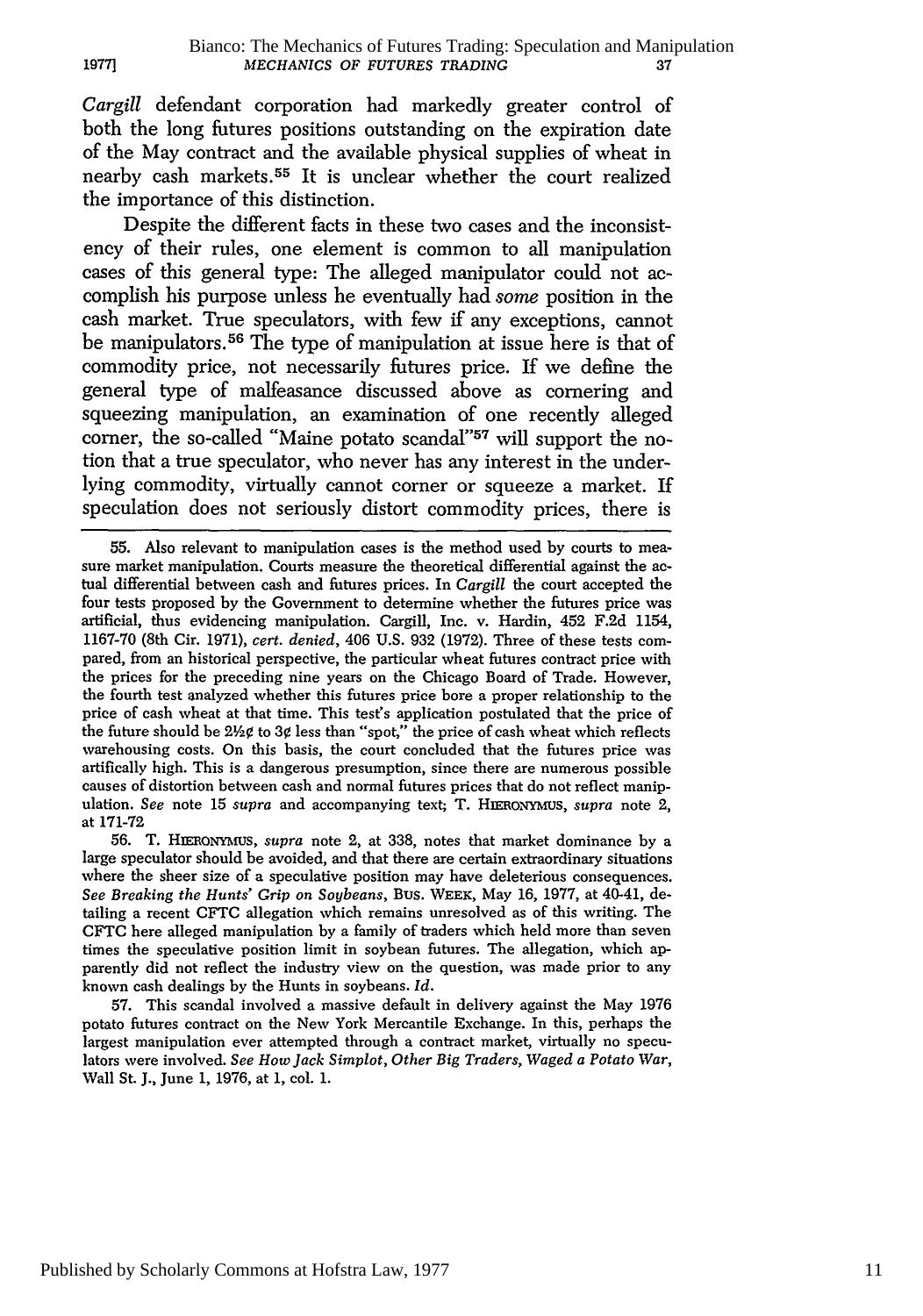support for Professor Hieronymus's suggestion that speculative position limits should be eliminated. 58 Large-scale speculators benefit futures markets and limits are detrimental to their interests.

There are many types of manipulation.<sup>59</sup> Some involve questionable practices on the exchange floor, such as the "dual trading" capability of futures floor brokers.<sup>60</sup> The CFTC has addressed this issue, 61 however, and is moving toward the firm control of this "floor" manipulation. Insider trading is a more general type of manipulation which has not been subject to extensive CFTC concern. This lack of concern arises from a superficial, confusing comparison of futures insider trading with its securities counterpart. The substantive rules concerning insider trading that have developed in federal securities law are only conceptually relevant to futures insider trading questions. The CFTC has dealt only with the most narrow concept of insider trading, by prohibiting under threat of criminal prosecution the use of information by insiders who are commissioners, employees, or agents of the CFTC. Underlying both the securities and the corporate regulatory posture is the common law principle of fiduciary duty. 62 It would seem clear that the grain company president who confidentially learns of an impending "Russian wheat deal"<sup>63</sup> and trades for his own account based on such inside information operates to the detriment of the market. Such trading falsifies prices and defrauds those who take the opposite side of his transactions. Unfortunately, it is difficult to reach his conduct by any stretch of the common law fiduciary duty theory. Although it is possible that a broad antifraud regulation might discourage insider trading, the development of specific regulations to deal directly with the abuse would be more effective. A wholly new solution is required to regulate effectively insider trad-

<sup>58.</sup> *See* Hieronymus, *supra* note 41, at 54-56.

<sup>59.</sup> *See id.* at 45-50.

<sup>60. &</sup>quot;Dual trading" refers to a floor broker's capacity to trade for his own as well as other accounts; such trading enlarges the possibility of a particularly devious kind of manipulation. *See Hearing Before the Subcomm. on Small Business Problems of the House Permanent Select Comm. on Small Business,* 93d Cong., **2d** Sess. 160-63 (1974) [hereinafter cited as *Small Business Hearing];* T. HnRoNYMUS, *supra* note 2, at 342-44.

<sup>61.</sup> *See* 40 Fed. Reg. 58,660 (1975), *reprinted in* [1975-1977 Transfer Binder] COMM. FUT. L. REP. (CCH) 20,118 (1975) (proposed regulation regarding dual trading).

<sup>62.</sup> *See, e.g., Brophy v. Cities Serv. Co., 31 Del. Ch. 241, 70 A.2d 5 (1949);* Diamond v. Oreamuno, 24 N.Y.2d 494, 248 N.E.2d 910, 301 N.Y.S.2d 78 (1969).

<sup>63.</sup> *See generally Small Business Hearing, supra* note 60, at 377.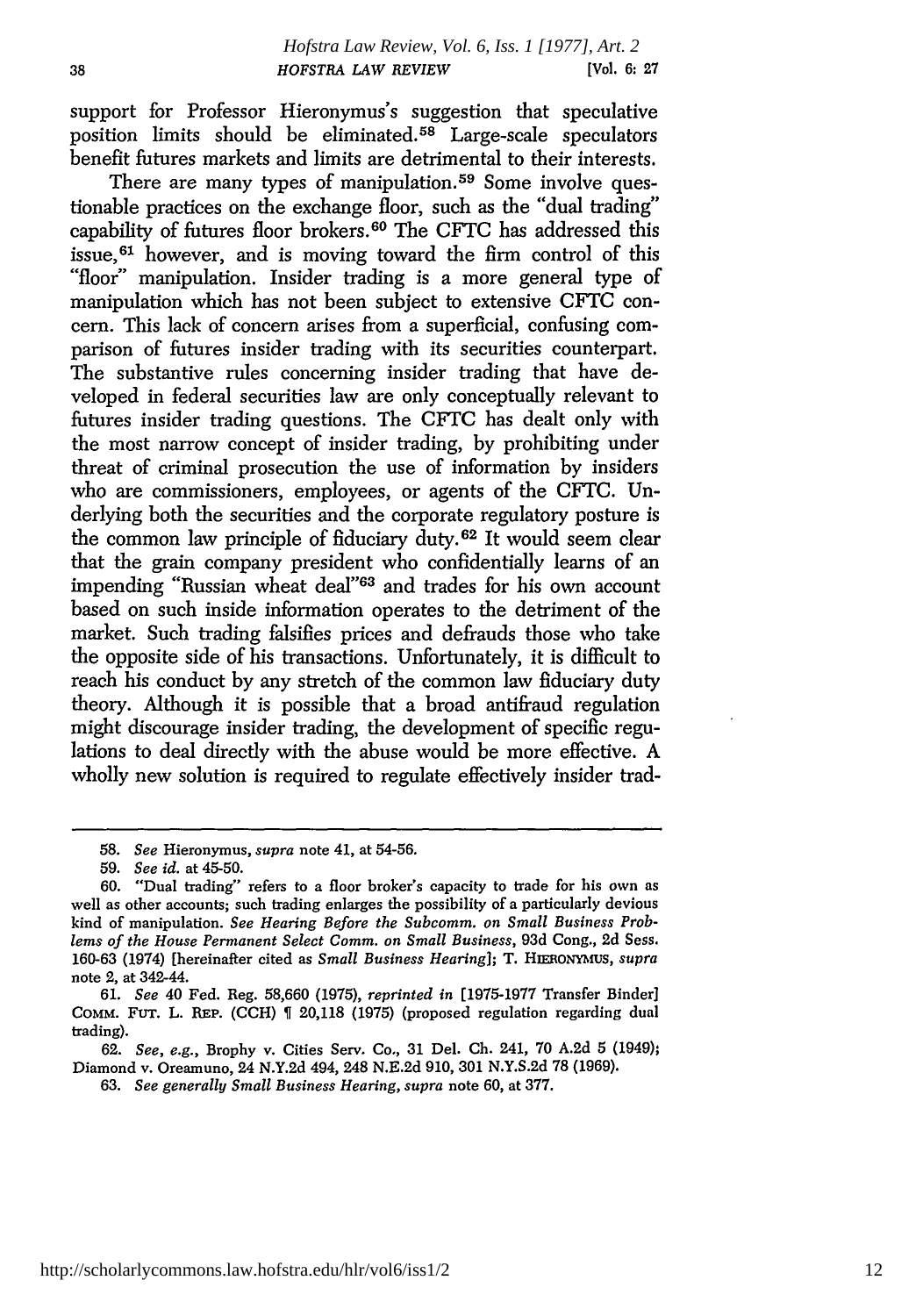#### *MECHANICS OF FUTURES TRADING*

1977]

39

ing in futures markets. Securities treatment of the problem is relevant only to perception of the issue, not to its control. Certain distinctions which are irrelevant to securities insider trading, such as that between speculating and hedging, might well be useful in determining who has futures information that is truly "inside." Logically, those who deal daily in the underlying commodity would be more likely to learn useful information than those who deal exclusively in futures.

#### **CONCLUSIONS AND SUGGESTIONS**

This article has attempted to explain futures markets, to define the role of the speculator, to describe manipulation in commodities markets, and to indicate certain regulatory problems which remain to be solved.

The average speculator in today's futures market may once have been the average investor protected by securities legislation. In recent years, many securities investors became disillusioned with the stock market, and viewed commodity futures as a new vehicle for using limited risk capital. Thousands of these average traders sought entry into futures by means of "naked" options **in** the early 1970's; they were lavishly defrauded.<sup>64</sup> With the advent of the CFTC, such traders may rightly expect adequate protection. Examining certain common misconceptions about futures would further an accurate understanding of certain fundamentals and aid **in** determining the proper regulation of major abuses.

The foregoing analysis suggests certain conclusions. First, the **CFTC** should recognize that it has two separate regulatory constituencies: speculators who deal only in futures, who are vital to the markets, and hedgers, who deal regularly **in** the commodity itself and for whom the markets are vital. The ideal regulatory posture would take into account this distinction, 65 particularly as it relates to the definition and treatment of manipulation and to the imposition of exchange limits.

Second, both large and small speculation should be encouraged in an orderly fashion. This could be accomplished by large-scale

<sup>64.</sup> *See* Rainbolt, supra note 5, at 14.

<sup>65.</sup> T. **HImloNym-us,** supra note 2, at 328-29, suggests that speculation and hedging are very similar processes based on risk exposure. While this notion may be correct, the terms are used here to attempt to classify *persons,* not transactions. This classification is more useful in analyzing, for example, the requisite intent for a finding of manipulation.